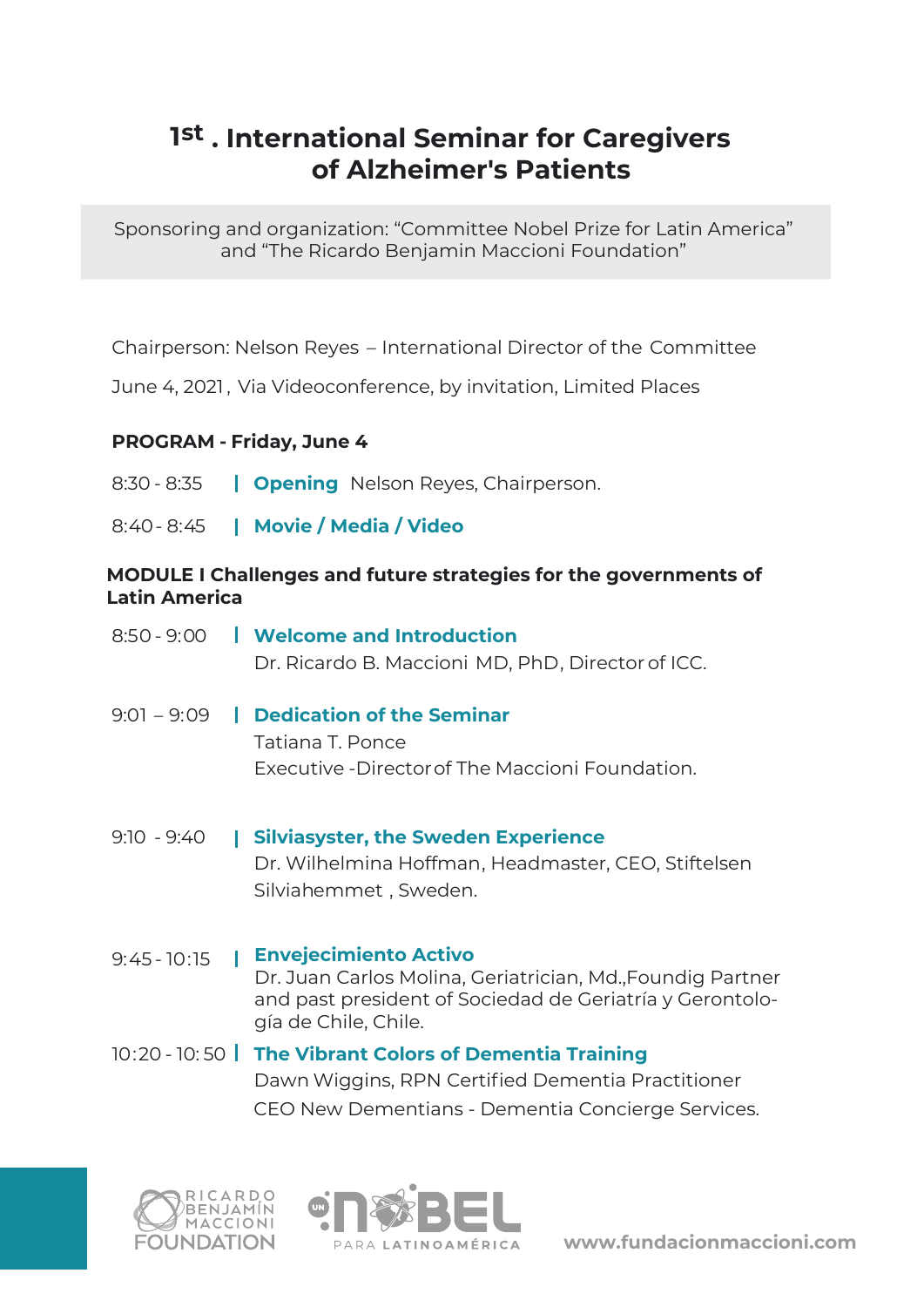- 10:55 11:25 **Brazil Lecture Alzheimer in Brazil** Prof. Carla Da Souza Bastos, Mag. Physiotherapist, University of Minas Gerais, Brazil.
- 11:30 12:05 **Comprehensive vision of Alzheimer's in the world / country** Dr. Ricardo B. Maccioni MD, PhD, Director ICC, International Center for Biomedicine.
- 1 2:10 12: 40 **Plenary Lecture: Future perspectives in Alzheimer´s disease**  Dr. George Perry PhD, Semmes Foundation Distinguished University Chair in Neurobiology, University Texas San Antonio, USA, Editor-in-Chief Journal Alzheimer Disease.
- 12: 45 13: 10 **Mexico Lecture** Dr. José Luna, Research Professor of Centro de Investigación y de Estudios Avanzados del IPNDirector Biobanco Nacional de las Demencias México.

### **Module II Caring for an Alzheimer's patient and the Caregiver**

- 14:00 14:40 **Nutraceuticals and other therapies** Camila Calfío, PhD Biochemistry, Head of the Nutraceuticals Unit International Center for Biomedicine
- 14:45 15:20 **Taking Care of the Caregiver of an Alzheimer´s Patient.**  Dr. Raúl Prieto, MD. Instituto Chileno de Sedo analgesia Corporación Nacional de Reanimación Cardiopulmonar.
- 15:25 16:00 **Close Experiences taking care of an Alzheimer Patient**  Paulina Urrutia, Actress, Director Theater Camilo Henriquez, Former Secretary of cultures and Arts, Government of Chile.
- 16: 05 16:20 **Closing Remarks** Nelson Reyes, President of the Committee.

### **www.fundacionmaccioni.com**

For registration: **www.loscoloresdelalzheimer.cl** Language: English - Spanish - Portuguese with simultaneous translation.





**www.fundacionmaccioni.com**